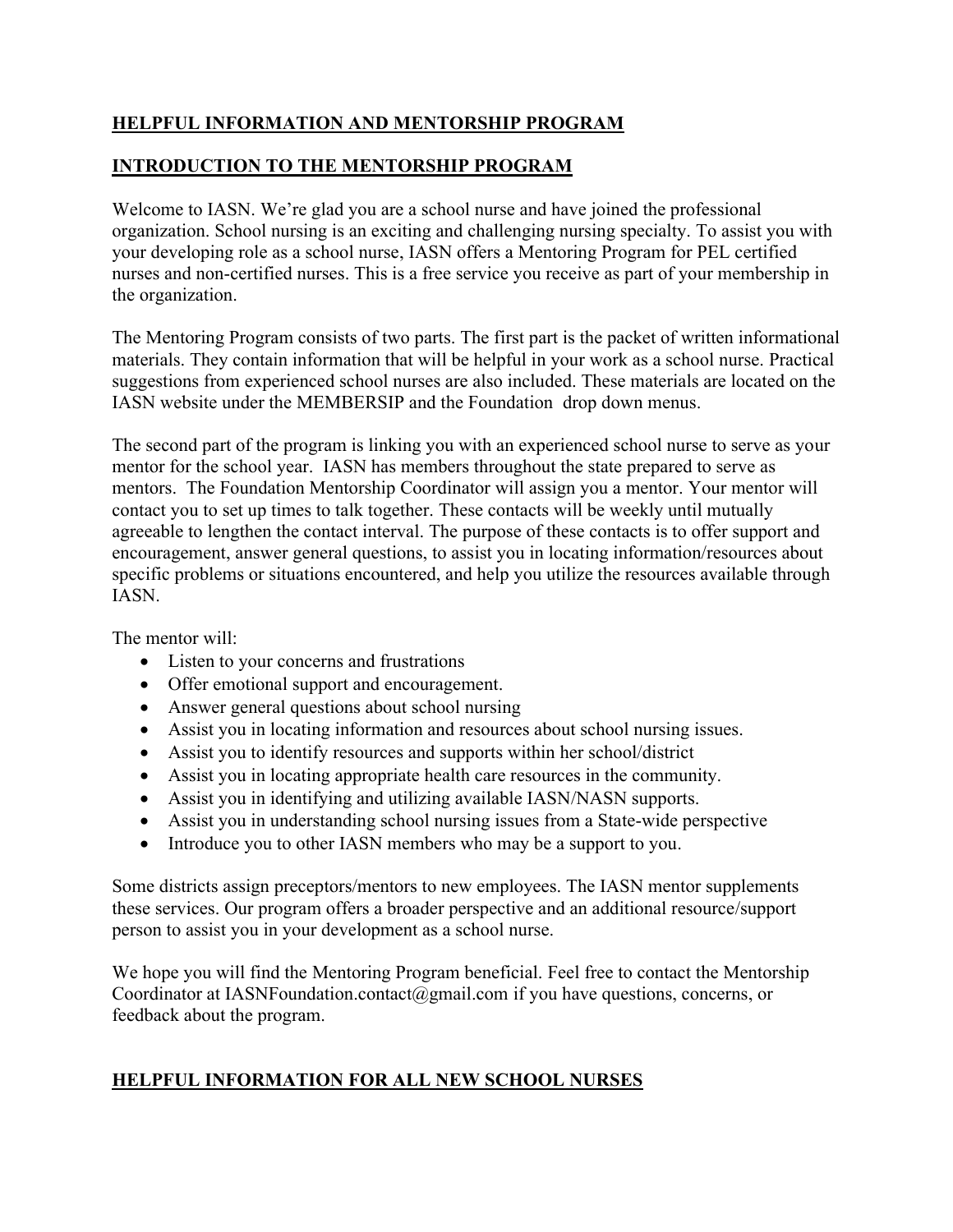### **IASN BASICS**

The Association is by a Board of Directors consisting of the Elected Officers and Standing Committee Chairs. The board meets three times a year. They meet as needed to conduct association business between Board of Directors meetings. Information from these meetings is shared with the membership via the website, Illinois listserv on the NASN SchoolNurseNet, and newsletters. IASN members wishing to ask questions or have an issue discussed by the board may contact a board member directly. Contact information for IASN Board members is listed on the website under the ABOUT US drop down.

#### State Officers:

- The elected state officers are: President, President-elect, Treasurer, Legislative/Advocacy Coordinator, Governance Coordinator, Professional Development/Education Coordinator, Marketing/Communication Coordinator, NASN Director, and IASN Foundation Liaison.
- A Leadership Identification Committee consisting of 3 IASN members is elected annually to help identify candidates for upcoming elections.
- IASN state officers are elected to serve 2-4 year terms of office. In order to be considered for an office, the school nurse must be an active, paying member of IASN. Persons can hold the same office for a period of 2 terms.
- Officers are installed at the fall Annual State Conference. A listing of current officers can be found on the website.
- Officers determine IASN policies and procedures, communicate regularly with the State Board of Education and the Department of Health Services and regarding issues affecting the health of school children. They network with other organizations involved with the well being of children and adolescents.
- The Board of Directors communicates with NASN regarding IASN concerns as well as informing Illinois school nurses of resources available through NASN.
- Questions about membership are managed by the Governance Coordinator.
- Crisis Intervention is managed by the Legislative/Advocacy Coordinator.

#### Website:

The website for IASN is www.iasn.org. It is updated on a regular basis and contains valuable information (IASN Newsletter, State office and committee chairs contact information, news articles, legislative updates, educational programs, meetings) for all school nurses in Illinois. The website also has links which will take you outside of the website to related organizations and resources.

The IASN and NASN web sites are different systems and need different Username and Password. IASN Username – full name in small letters. Password – membership number.

#### IASN List-serve and Social Media:

 IASN has a list serve that is free to all members. You will be automatically signed up for the list serve when you join/rejoin IASN. The Illinois listserv is a community created for our state as part of the NASN SchoolNurseNet. In our community we have a private (IASN members only) discussion list This is an e-mail site for the organization to share information and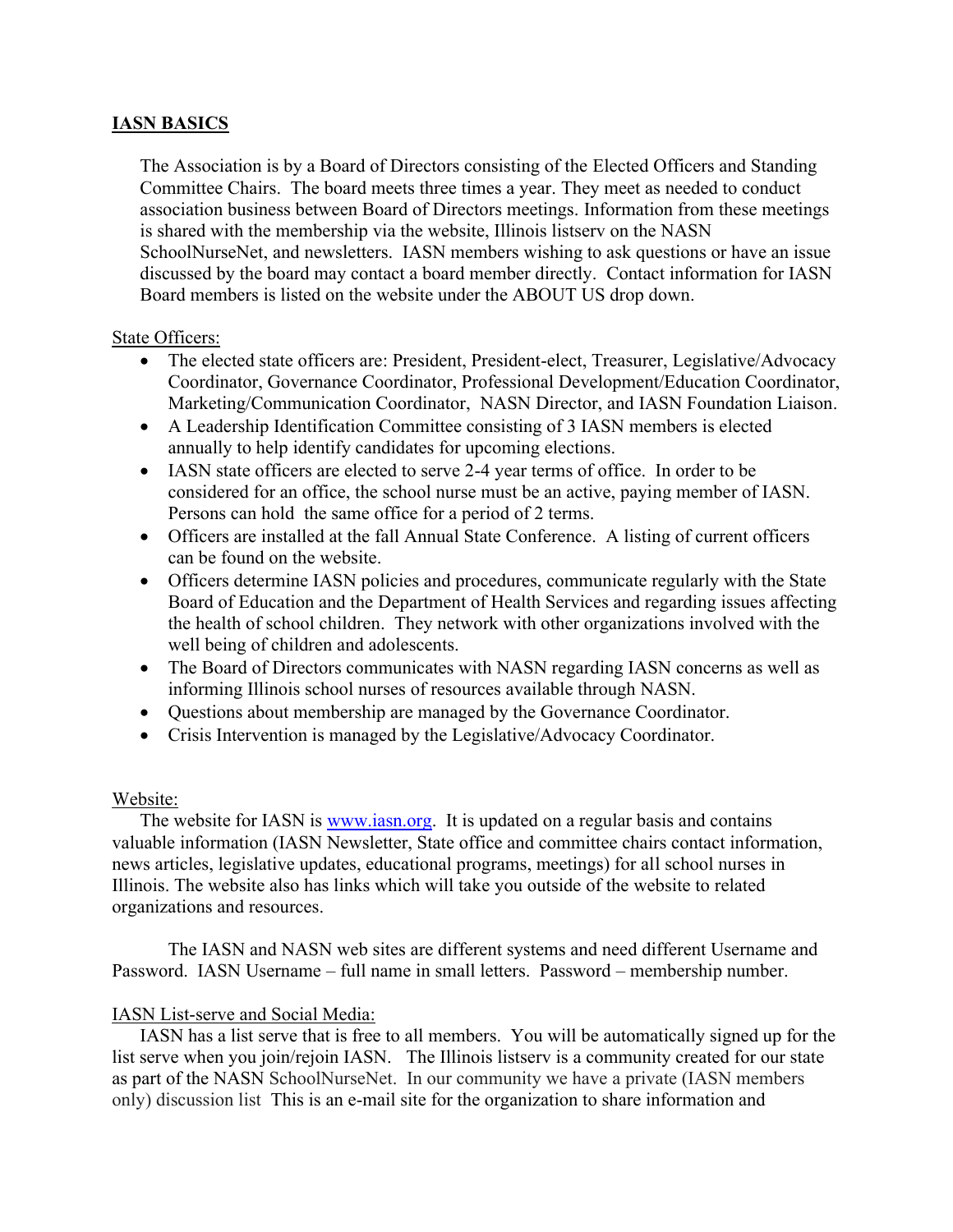announcements with members in a timely manner. Members can use this site to share information and ask questions related to school nursing. To post a question to the group go to nasn-iasn@connectedcommunity.org or sign into NASN and click SchoolNurseNet logo on the left side of the page and sign in to your account.

 **IASN requires that members use their personal email address for communication between you and the association**. This is done in an effort to keep what should be private communication among association members private. Your school email is subject to Freedom of Information access which means if you use your work email address for membership communication your employer would have access to the private communications of the association. If you joined IASN/NASN using your work email address please return to the NASN member center located on the right side of the home page at www.NASN.org . Log in then Click "Association Portal-Your Account" and then click "View or Edit your Profile." You can edit your email address here.

 If you are not receiving messages from the list serve or are having difficulty with it, contact the Marketing/Communications Coordinator.

 IASN has a place in social media through the social networks of Facebook and Twitter. These site are intended to build a sense of community. They are for conversations related to school nursing, not for personal messages. Members are reminded to think before posting since once sent messages cannot be retracted. Also remember to keep confidentiality in mind when posting.

#### **AFFILIATED ORGANIZATIONS:**

ADA - American Diabetes Association

- AFHK Action For Healthy Kids
- AFT/IFT American Federation of Teachers/Illinois Federation of Teachers
- ALA American Lung Association
- ANA-IL Illinois Nurses Association
- CDC National Center For Disease Control
- CTU Chicago Teacher's Union
- DHS Department of Human Services
- HSC Healthy Schools Campaign
- IAPO Illinois Alliance to Prevent Obesity
- ICAH Illinois Caucus for Adolescent Health
- ICAAP/AAP- Illinois Chapter of the American Academy of Pediatrics/American Academy of Pediatrics
- ICNAHN Illinois Chapter of the National Association of Hispanic Nurses
- ICMHP Illinois Children's Mental Health Partnership
- ICNR Illinois Coalition for Nursing Resources
- ICSHC Illinois Coalition for School Health Centers
- ICVP Illinois Center for Violence Prevention
- IDPH Illinois Department of Public Health
- IHEA Illinois Health Education Alliance
- IEA/NEA Illinois Education Association/National Education Association
- IMERT Illinois Medical Emergency Response Team
- IMRC Illinois Medical Reserve Corp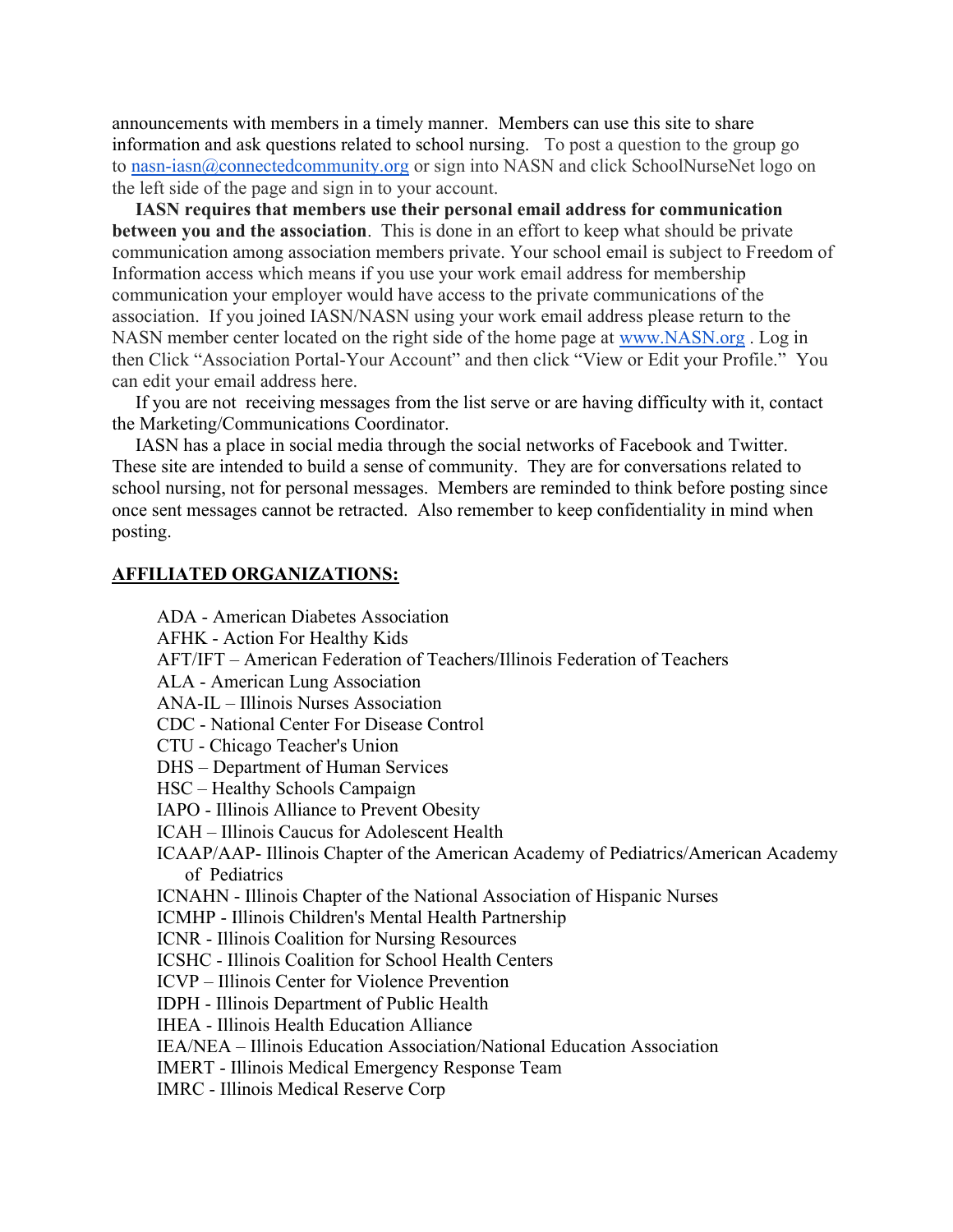INET – Illinois Nutrition Education Training Program INVENT - Illinois Nurse Volunteer Emergency Needs Team IPC - Illinois Poison Center IRHA – Illinois Rural Health Association ISBE – Illinois State Board of Education ISELA – Illinois Special Education Association ISHA/ASHA - Illinois School Health Association/American School Health Association JDRF - Juvenile Diabetes Research Foundation MRC - Medical Reserve Corp MWDC/ADC - Midwest Dairy Council/American Dairy Council NBCSN - National Board for Certification of School Nurses NIH-National Institute of Health PTA/PTO – Parent Teacher Association/Parent Teacher Organization SALF - Save a Life Foundation SHAC - School Health Advisory Committee of ISBE SNEC - School Nurse Emergency Care Course

## **FLOW OF A TYPICAL SCHOOL YEAR**

The beginning of every school year is a challenge! The school nurse's obligations are both immediate and long term and in constant competition for time and effort. The beginning of the year responsibilities must be completed while providing daily, competent nursing care for students, families and school personnel. Setting priorities can be difficult. Experienced school nurses have learned that there is an annual pattern to the workflow and priorities are different each month. By focusing on the priority tasks for each month, the school nurse can gain control of her workload and prevent becoming overwhelmed.

Beginning of the School Year; August:

- Inventory and put away supplies
- Organize clinic area
	- Identify children with health concerns
	- Evaluate their needs (i.e.: medications, treatments; safety) in the school setting. Contact parents for input and clarification
	- Notify staff (classroom teachers, physical education teachers, cafeteria personnel, principal) about children with health concerns and their needs
	- Educate staff about pertinent health demands such as care during and after a seizure, requirements of the diabetic child, how to use an epinephrine auto-injector (EIA), etc
	- Plan and implement environmental accommodations as dictated by children's needs (i.e. food allergy safety in cafeteria). Inform the principal of these interventions
	- Establish an emergency plan for when the nurse is not available
	- Inform staff, parents, and students of health office policies

- Medications and treatments: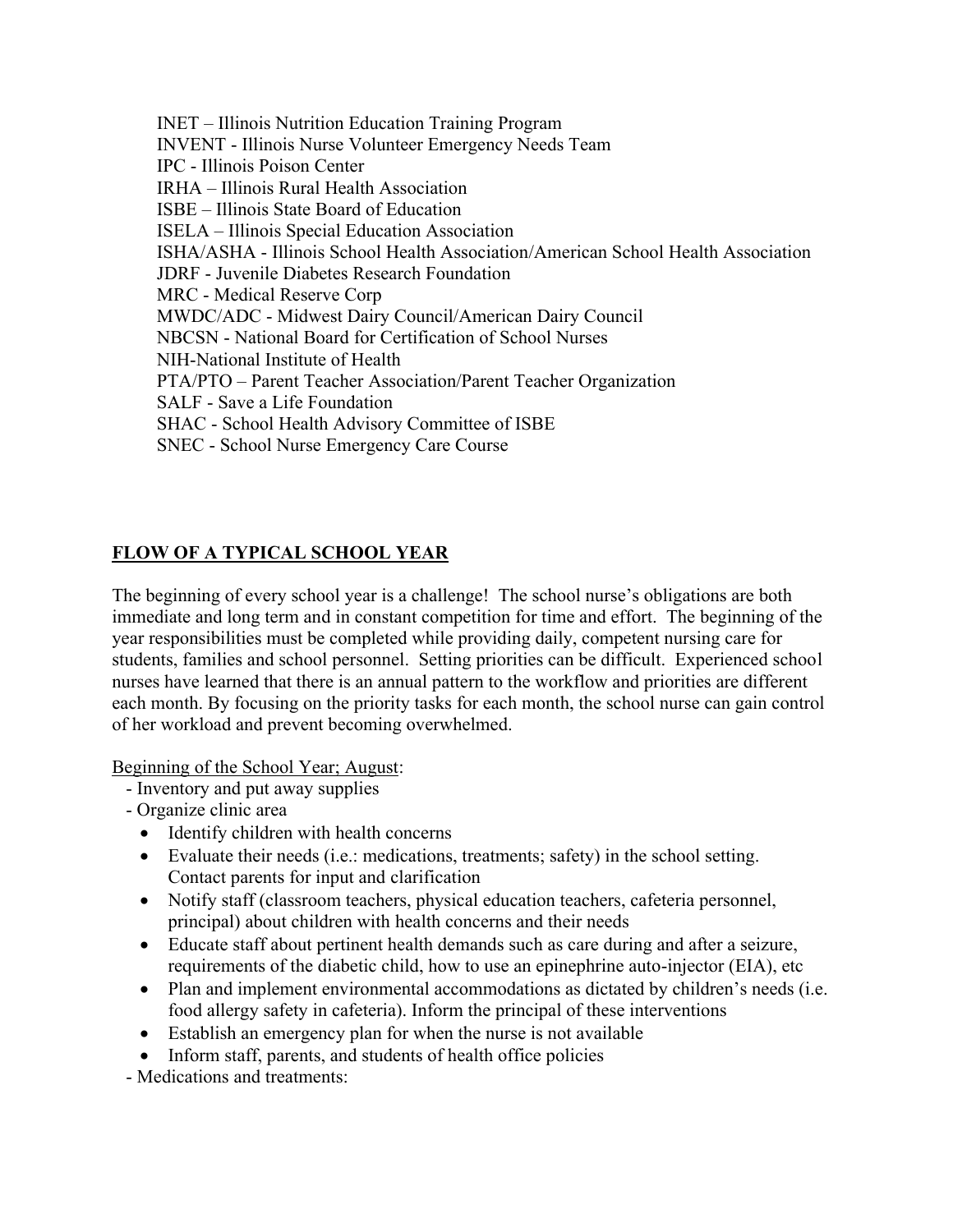- Secure physician's order and parent permission to administer medication and treatments at school
- Develop a medication / treatment schedule. Prepare a master list of daily and PRN medications / treatments
- Alert teachers to students receiving medications / treatments at school, administration times, and symptoms to report
- Physical and Immunization Records:

Whether your district has first day, September  $1<sup>st</sup>$ , October 15th, or another date for exclusion:

- Follow district guidelines for follow-up contacts and exclusion. Keep the principal informed of students at risk of exclusion
- Send immediate notification to parents explaining requirements and consequences
- Maintain fluid list of noncompliant students, noting cause of noncompliance, communication attempts, and action taken
- Maintain a list of students susceptible to vaccine preventable illnesses due to medical or religious exemptions

## September:

- Student health information:

- Continue identifying children with health concerns
- Continue evaluating their needs (i.e. medications, treatments; safety) in the school setting. Contact parents for input and clarification
- Identify goals and develop nursing care plans for children with severe allergies, diabetes, seizure disorders, treatments etc. Begin implementation of IHP's
- Develop and nurture a "Team" approach (including school nurse, child, family, teachers and staff) to student health care
- Review with teachers how to manage students with common health concerns such as asthma, absence seizures, ADHD medication
- Physical and Immunization Records:
- Organize records as they arrive for ease in locating them until there is time to do filing (alpha by grade is the most common system)
- Work from master list of students (Consider what lists will be easier for your school; classroom, grade level or whole student population)
- Maintain fluid list of noncompliant students, noting cause of noncompliance, communication attempts, and action taken
- Send immediate notification to parents explaining requirements and consequences
- Follow district guidelines for follow-up contacts and exclusion.
- Keep the principal informed of students at risk of exclusion
- Enter new physical and immunization data into computerized health records system
- Special Education: (For the PEL-CSN licensed/endorsed School Nurse or Nurse with ISBE IEP Designation)
	- Secure list of students with IEPs and 504 plans
	- Check that teachers have copies of 504 plans and know who to consult if they have questions/concerns about the 504 plan
	- Identify nursing services mandated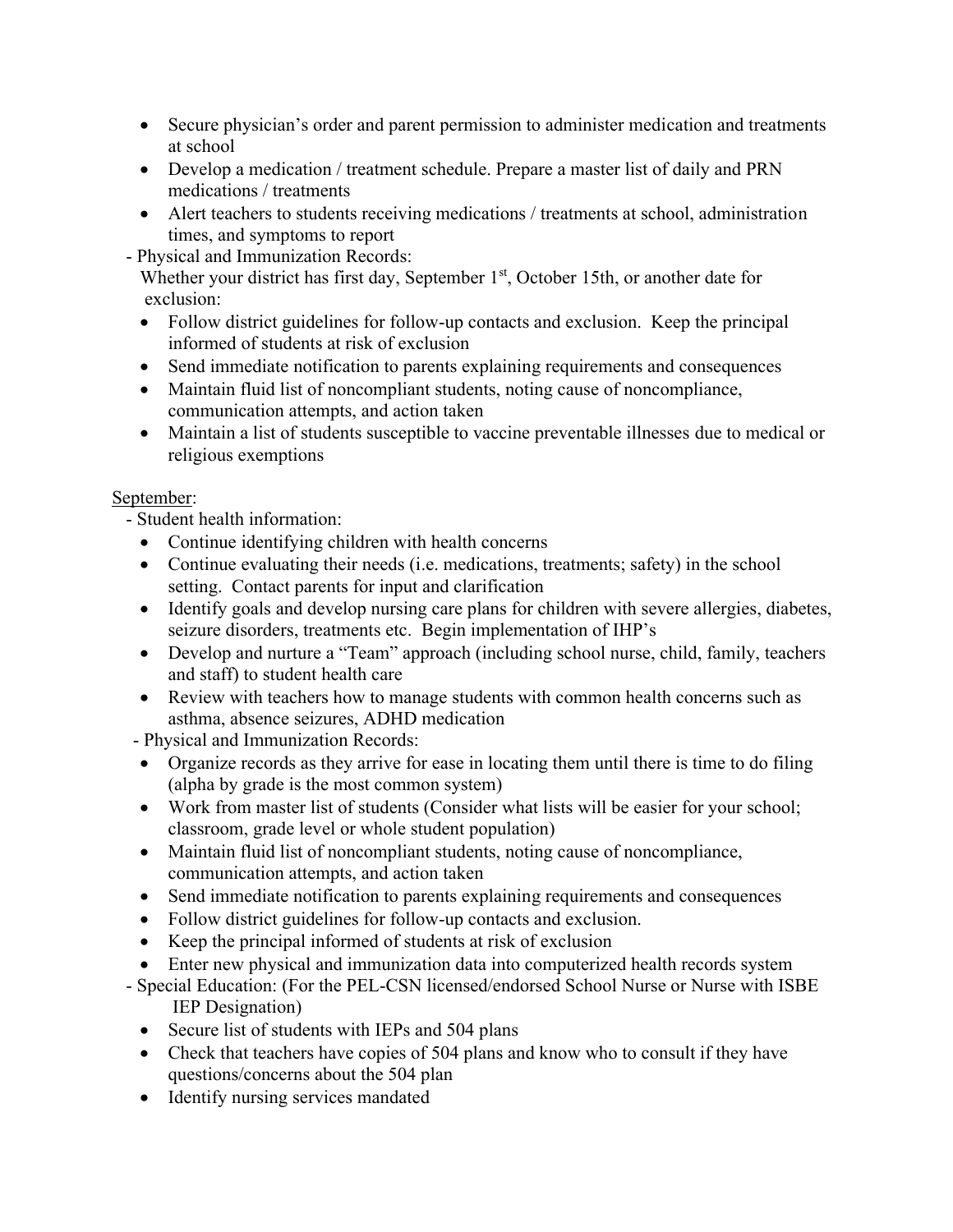- Secure a list of required Health Histories and Re-evaluations due during the year.
- Arrange for staff education on health policies and OSHA mandates
- Arrange to attend IASN Annual Conference in October. Apply early for district to cover your registration and or expenses.

### October:

- Check back with teachers of students with chronic health problems to see if they have questions about managing the student's health needs in the classroom
- Finish obtaining health records
- Finish entering health data into computerized health record system
- Prepare Illinois immunization report as of district exclusion date
- Write health blurb for parent newsletter focused on hand washing/preventing spread of germs
- Plan the remainder of the year:
	- $\checkmark$  Arrange for health educational programs (i.e.: hand washing, dental health, human sexuality, STDs, drug and alcohol abuse, accident prevention, mandated staff trainings)
	- $\checkmark$  Arrange for staff health and wellness programs (immunization clinics for influenza, blood work, mammogram, weight control, exercise or smoking cessation)
	- $\checkmark$  Begin vision and hearing screening for mandated grades, new students and those requested by teachers

## November/December:

- –Evaluate medication efficacy for students taking daily medications at school.
- –Share this information with parents and recommend they share it with their physician.
- –Prepare for Holiday Assistance for needy families by coordinating with the social worker or counselor to identify and refer students
- –Continue vision and hearing screening, referrals for failed screenings
- –Identify and plan for students needing accommodations to prevent cold weather related health problems
- –Complete third party billing for August December

## January:

- Evaluate progress to date. Items to consider include:
	- Expected completion of mandated tasks
	- Health education programs
	- Role in Sp. Ed. (PEL-CSN licensed/endorsed School Nurse or Nurse with ISBE IEP Designation)
	- Communication and lines of authority
	- Documentation
	- Fee for service billing
	- Personal, professional goals (i.e. conferences, workshops, research, grant writing)
- Develop and implement plan for achieving goals
- Begin follow-up on vision and hearing referrals
- Write health blurb for parent newsletter focused on cold weather health/safety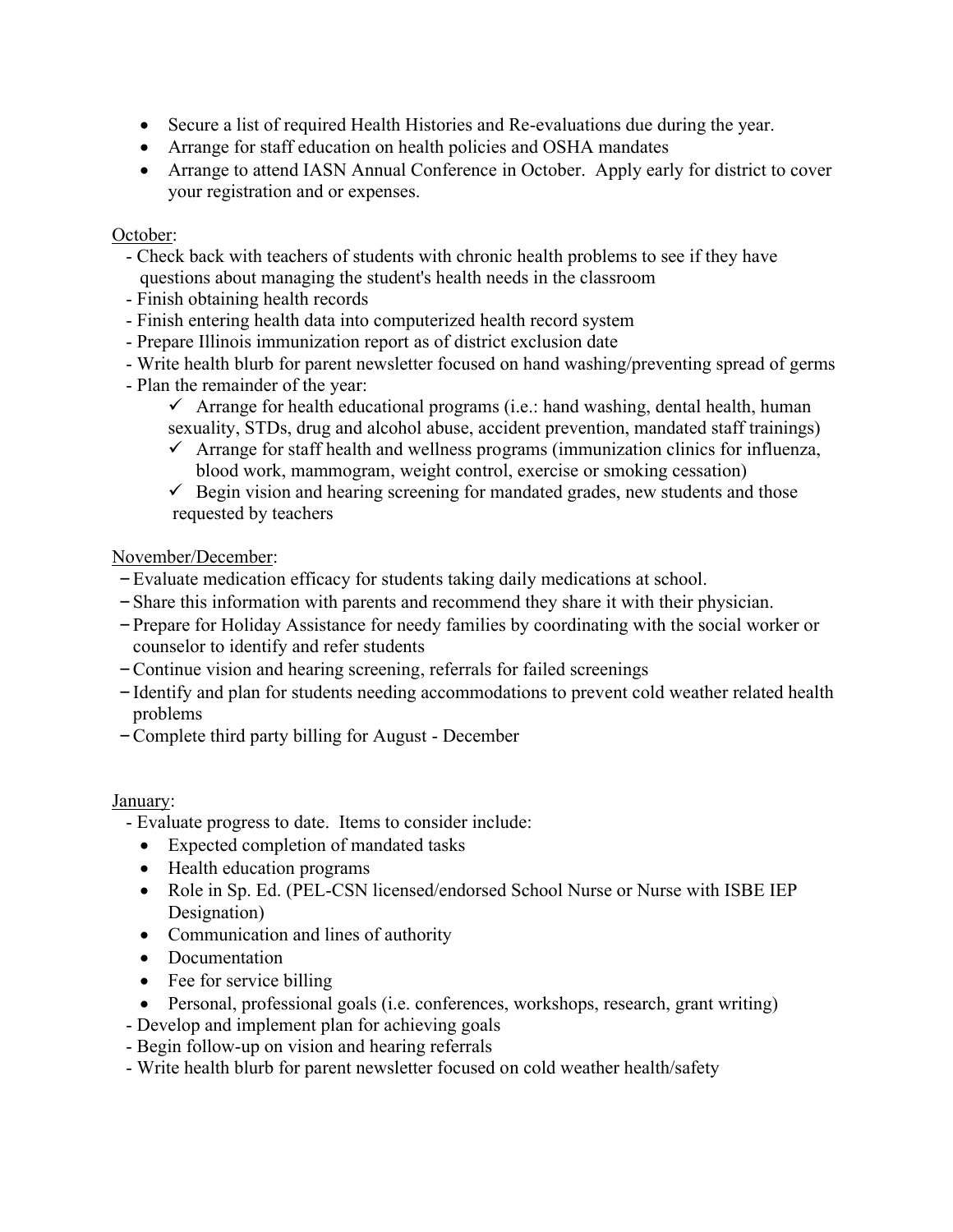February:

- –Continue follow-up on vision and hearing screenings
- –For elementary schools coordinate dental health programs
- –Check with teachers to find out if 504 plans are in need of revision. Work with building principal to arrange 504 plan meetings if needed. PEL-CSN licensed/endorsed School Nurse or Nurse with ISBE IEP Designation

## March:

- –Complete follow-up on vision and hearing referrals
- –Identify students needing transition plans to prepare for next year's health care at school
- –Notify parents of students needing dental exams before May 15
- –Identify and plan for students needing accommodations to prevent hot weather related health problems
- –Review and revise as needed plan for achieving your goals for the year
- –Write health blurb for parent newsletter focused on warm weather health/safety

## April:

- Notify parents of health requirements mandated for the next year  $(K, 6, 9)$  physicals and immunizations, K, 2, 6 dental, K vision)
- –Complete third party billing for January-April
- –Evaluate medication efficacy for students taking daily medications at school. Share this information with parents and recommend they share it with their physician
- –Coordinate implementation of spring health education programs (bike/skateboard safety, Eye Spy, growth and development)
- –Send information about summer health related camps (diabetes, asthma) to appropriate students

# May/June:

–Complete:

- Vision and hearing state reports
- Dental state reports
- Charting and filing of health records.
- Complete Third Party billing
- PEL-CSN Licensed/endorsed School Nurses or Nurses completing ISBE course with ISBE IEP Designation should attend:
	- Year-end IEP meetings of students whose health impacts their academic performance
	- Transition meetings for students moving to another building as needed.
- –Inventory and order health supplies
- –Follow the district's procedure for notifying next year's school of health concerns and 504 plans
- –Write health blurb for parent newsletter focused on summer safety
- –Order free products for following year i.e. tooth brushes, deodorants, menstrual products
- –Send home Medication Authorization Forms for next year
- –Arrange for remaining medications to be picked up by families at the end of the year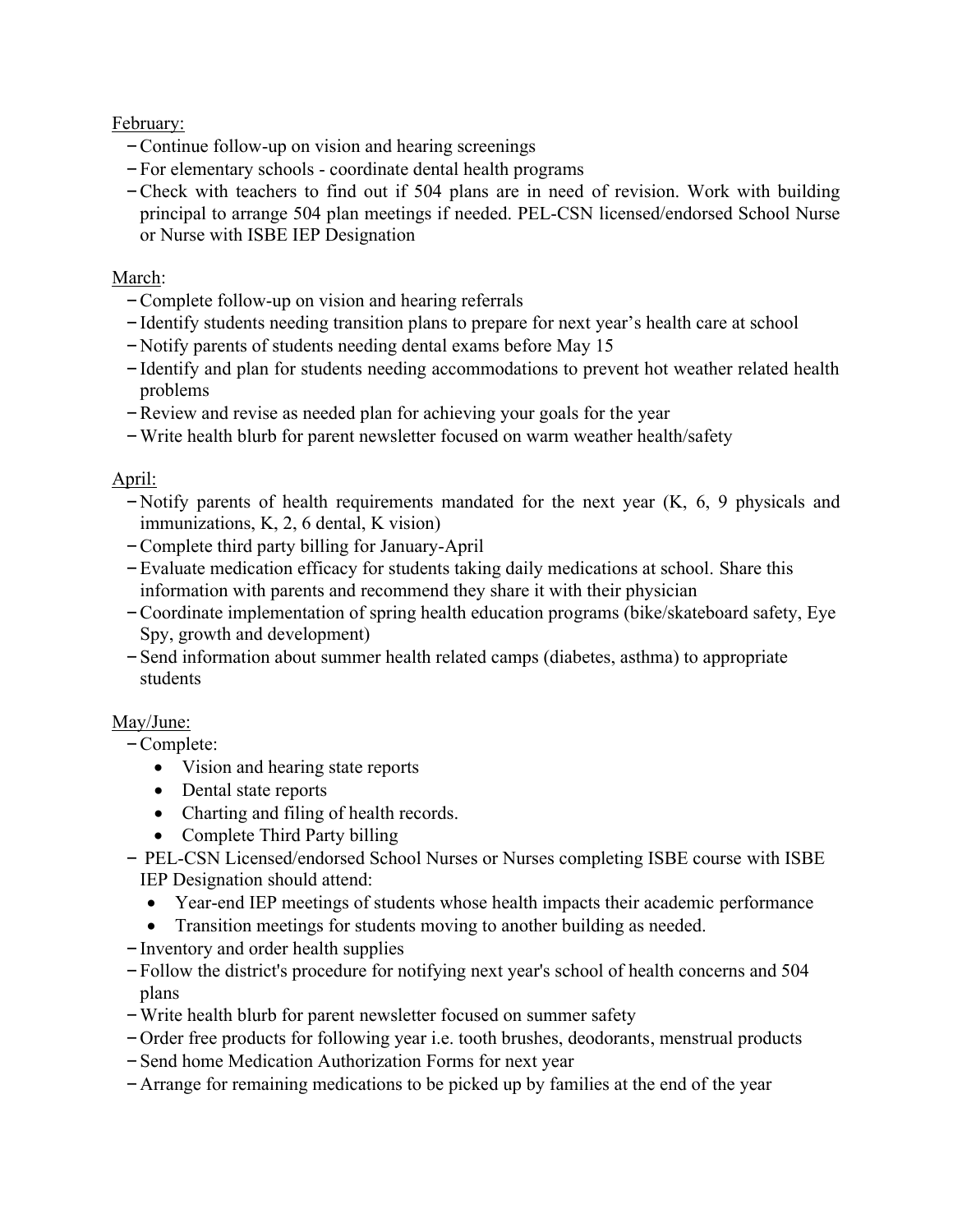Last Day:

- –Discard remaining medications per district protocol
- –Pack up the health office and store records per district protocol
- –Breathe a sigh of relief and collapse!

## **DOCUMENTATION**

The best resource available to help you with record keeping is Guidelines for School Nursing Documentation: Standards, Issues and Models by Nadine Schwab, Mary Jo Panettieri, and Martha Dewey Bergren, available from NASN.

Thoughts to consider:

- Basic guidelines for charting are similar to those found in acute health care settings
- Avoid duplication of effort, i.e. maintaining both hard and soft copies of record
- Guard confidentiality. Remember that papers/logs left on your desk can be seen by anyone entering the office
- Document communication with parents referrals, instructions given
- Keep basic health records and Special Education records separately
- Always value and document what you do. It is important to document health/self care teaching and referrals in addition to medications /treatments, first aid, and illness management
- Don't let paperwork limit your role, rather, let documentation define and describe your efforts on behalf of students within the framework of the nursing process
- For challenging families, keep a separate log of personal notes about contacts, discussions, recommendations, and referrals. These are not official records, rather a way to keep track of details and refreshing your memory.

# **WHO IS THE NURSE'S BOSS?**

School Nurses frequently do not think to reflect on the answer to this question. In fact, the boss question for the school nurse revolves around another core question, which is, "Who am I accountable to?" This question should have been answered at the time of hiring. Not only should there have been a conversation about the "chain of command " and where the school nurse fits on the organizational chart, but the nurse should have a written (dated) copy of this information. The terms "official" and "unofficial" accountability must be considered when discussing who is the "boss" of the school nurse.

1. The Principal:

In most schools in Illinois (public and private), the school nurse is accountable to the building principal. This entails determining a system of communicating any information that needs to go out to parents, making decisions on a daily basis pertaining to students and building staff, and determining interventions for the safety and well being of all in the building. He/she must be kept informed of any information or situation that could possibly be referred to the principal (i.e.: injuries, illness outbreaks, exclusions, discipline problems, DCFS issues, etc.) The principal may assign building tasks to the nurse. The nurse must educate the principal so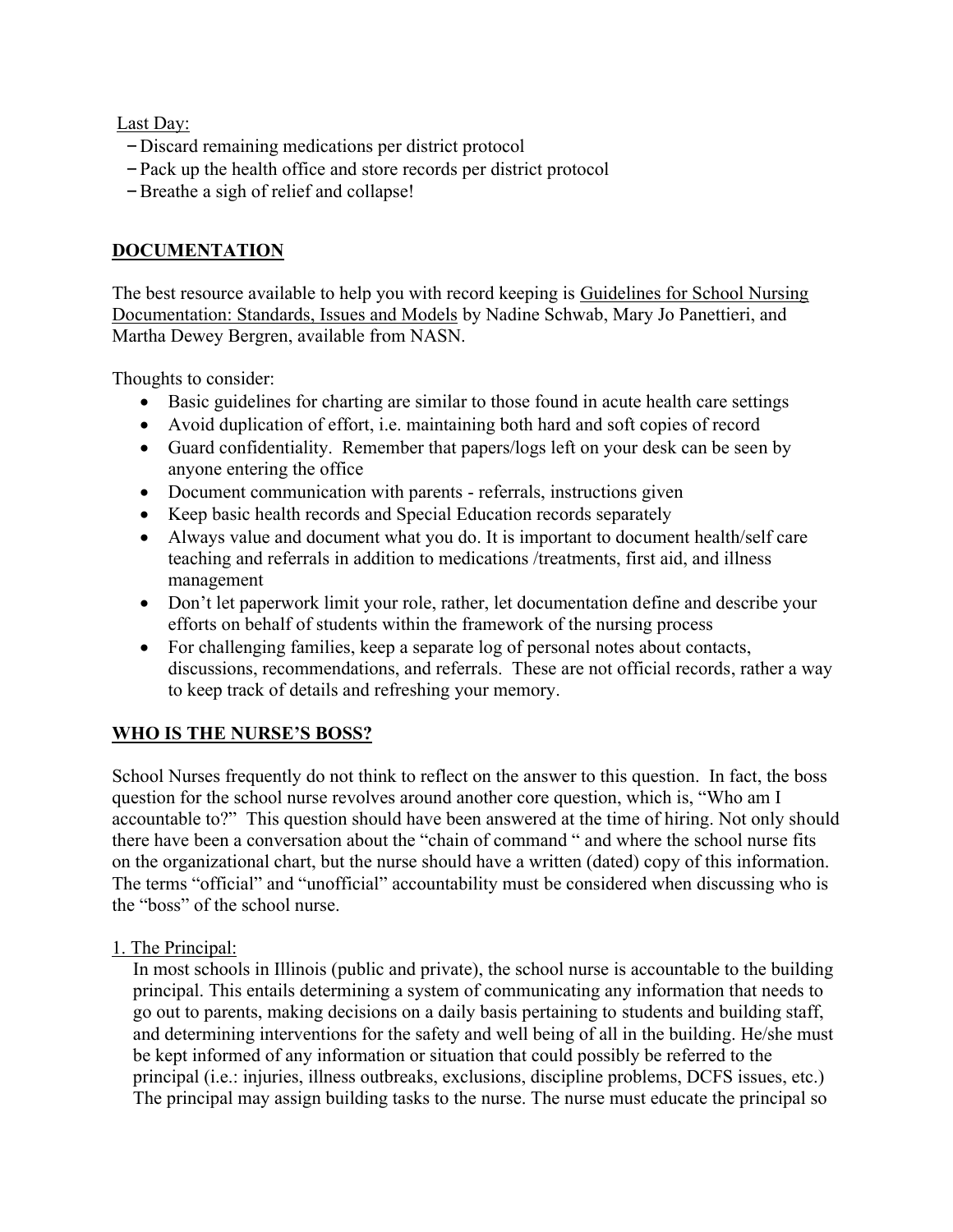he/she does not require the nurse to perform duties that violate the Nurse Practice Act or confidentiality laws. The principal is also involved with the nurse's performance evaluations.

### 2.Student Services (Health Services) Supervisor:

This person has "official" authority over the nurse's role and evaluation. The principal would report displeasure or concerns regarding the nurse's role and functioning to this person. He/she is whom the nurse consults when there is a disagreement with the principal. The supervisor is the person to answer questions about health services policies and procedures, and nurse practice questions.

### 3. The Superintendent:

It is not unusual for the school nurse to report directly to the superintendent, especially in smaller districts. The superintendent rarely has health background and will need evidencebased data to guide his/her decisions regarding health services. Justification for budgetary items is a major concern for this "boss". He/she will need reports and data to justify expenditures for school nurses.

### 4. Parents:

Parents, have a voice in more ways than one in what they expect from the school nurse. They may communicate this to you directly or indirectly. As a group they can influence the resources you have, the percentage of time you are assigned to a particular school as well as how their children utilize your services.

### 5. Teachers:

Indirectly, teachers have great influence over the interactions the school nurse has with students. Teacher's understanding and acceptance of how we partner with them to support students is crucial. The school nurse's role in the health curriculum depends largely on the teachers. They allow access to their students and "teachable moments" (such as health " commercials" after a student has a seizure or after a near choking when a child is sucking on a hard candy). Teachers also control student access to the nurse. The nurse must be perceived as current, approachable, flexible, understanding, and resourceful for staff to fully utilize what she can offer.

## 5. Students:

The School nurse is well aware that students are the reason why we are working in a school setting. Today's students have consumerism skills that include how they perceive the school nurse's role. The time and resourcefulness it takes to uncover hidden health problems, which could impact the student's life, are connected to this accountability. Listening and observing students as well as tracking individual and group health trends is part of what drives our accountability to students. The student's perception of the services they receive versus the ones they expect can be reported or communicated in such a way that the students are classified as unofficial " bosses."

#### 6. Self:

The school nurse practices under the School Nurse Standards of Practice, national and Illinois, and should strive to reach those standards. Ultimately, the school nurse has to determine how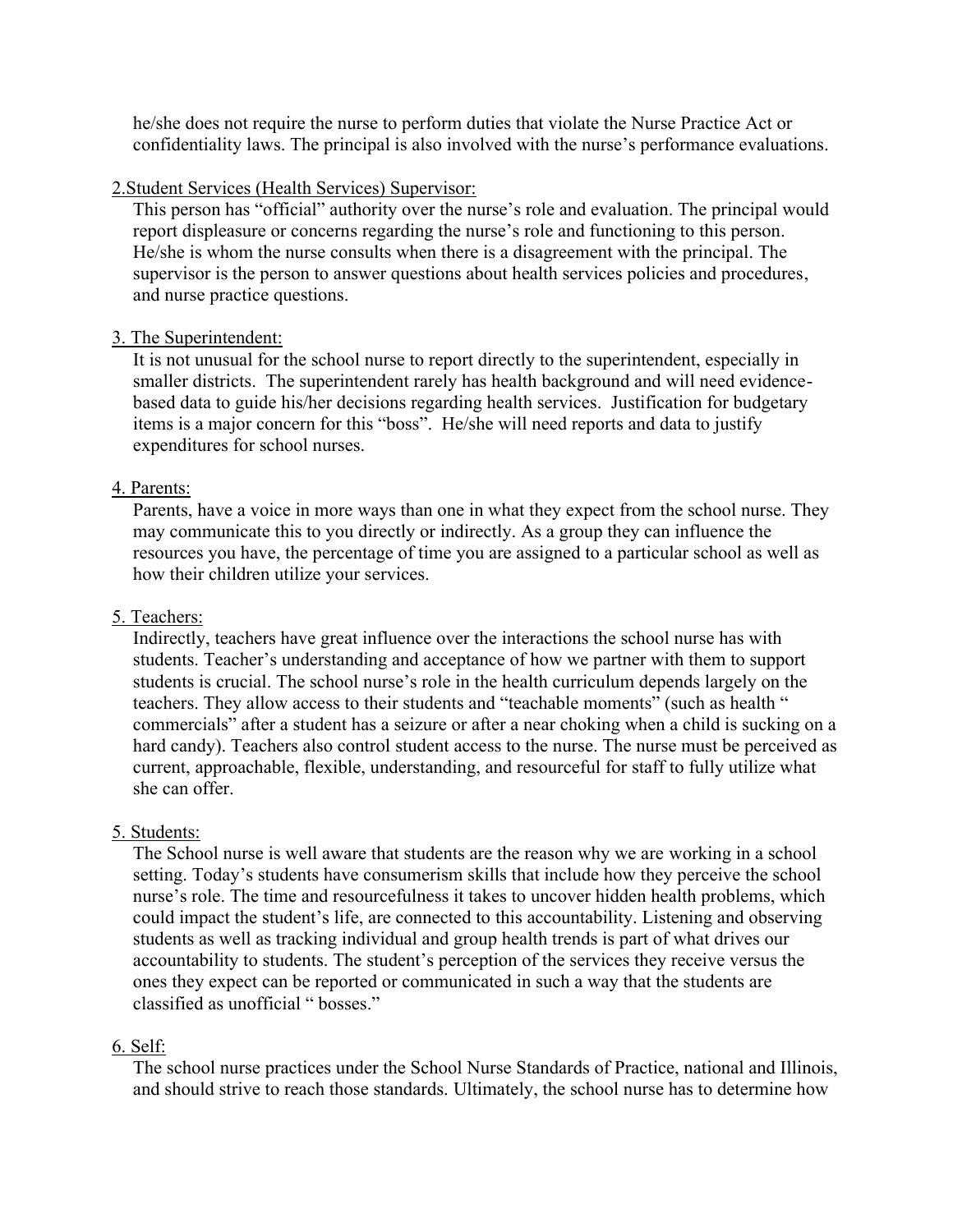the official and unofficial bosses will impact her practice. The Nurse Practice Act, Department of Professional Regulation, NASN standards, IDPH, CDC, State Board of Education, and School District Policies are just a few of the regulatory groups to whom we are held accountable. It is the school nurse's responsibility to stay current and to know the resources connected to these entities. At the end of the day, the school nurse must be able to face a "jury of peers" and be at peace with the choices and priorities made.

# **THE CASE MANAGEMENT ROLE OF SCHOOL NURSES**

School nurses are the link between the school, health care providers, community agencies, and families. As such, school nurses frequently find themselves functioning as case managers. The purpose of case management is not to provide the services directly, but to link students with existing school and community-based services.

Case management is the process of assessing, planning, organizing, coordinating, and monitoring services and referrals for clients. School nurses, social workers, and counselors are all in positions to serve as case managers. They must work together to determine who will be the case manager for a particular student. When the needs primarily involve health care resources, it is appropriate for the school nurse to take the lead. The nurse has a vital role in helping coordinate communication between the school, home, and health care providers. While all RN's are allowed to make referrals to health resources in the community, only Professional Educator Licensed endorsed/certified School Nurses or nurses with ISBE IEP Designation may recommend school accommodations or special education health plans.

As case manager, the school nurse is responsible for assessing the needs of a student and making appropriate referrals to school and / or community based services. In situations where the parent's difficulties are preventing them from assisting their child, there may also be a need to refer the parent for services. After referrals are made, the case manager must coordinate the flow of information among all involved. She or he must ensure appropriate parental consent and releases of information have been obtained.

A major function of the case manager is to follow-up and monitor the status of referrals. Often referrals become lost in the system. The case manager must be available to the student and family to assist with overcoming obstacles to obtaining needed services. Having a contact person for coordinating the flow of information keeps things running smoothly. It is important to educate teachers and other school staff to keep the nurse informed of information received and requested from community health care providers. Following up on the results of a referral will help determine if the need was met or if additional services are needed.

# **BEST PRACTICES GUIDELINES: IDEALS VS REALITY**

School nurses verbalize concerns regarding the gaps between what they learned to be "Best Practices" for the delivery of school health services and the reality of what is done in their work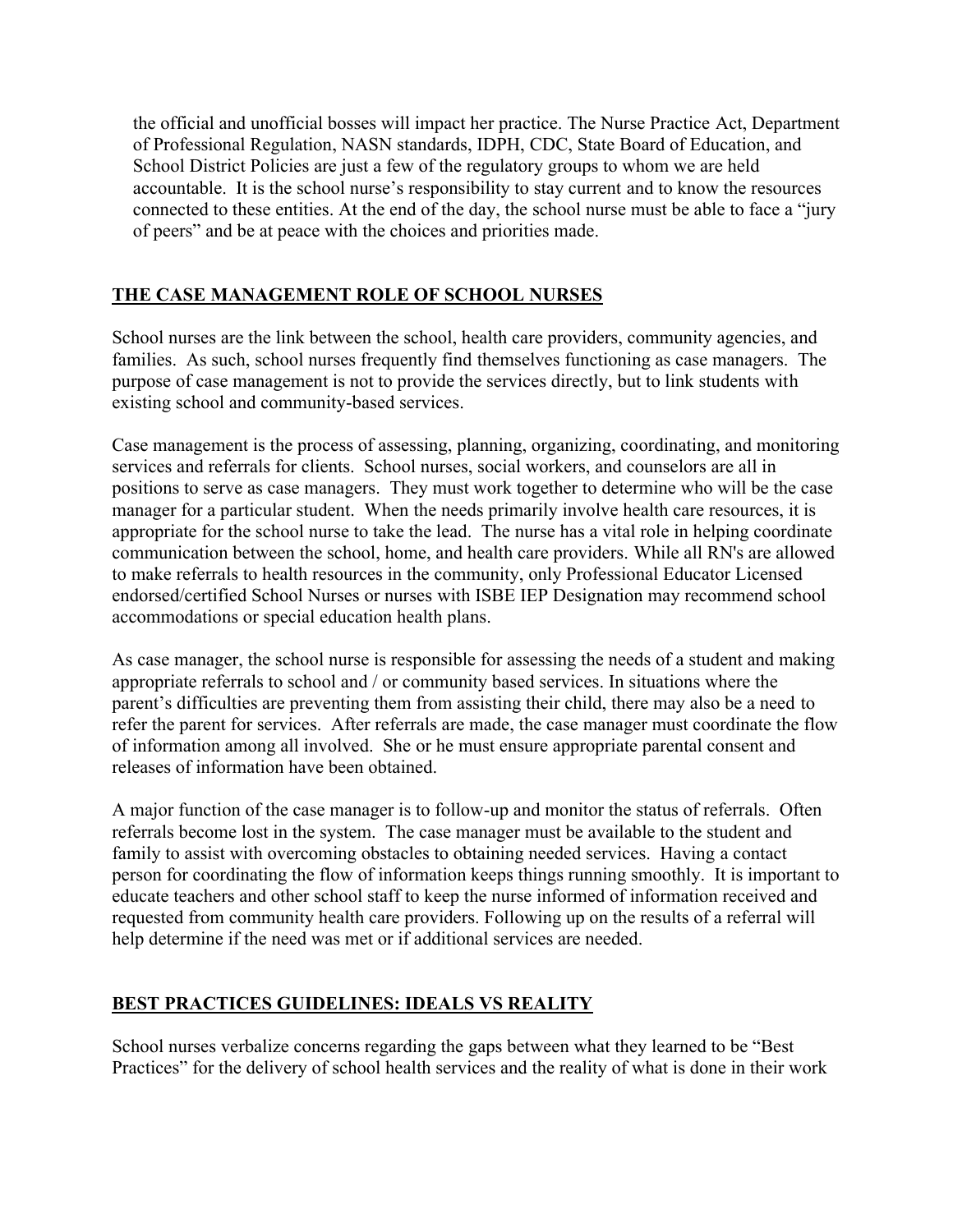settings. It can be difficult to decide what to do in these circumstances. Consider each situation individually and consider the following:

- If rights of the student will be violated in any way.
- If the needs of the student will be in jeopardy
- If there is a possibility that legal action or other consequences could occur.
- If there are ethical implications.
- The available resources (someone to delegate to)
- The support from principals, administrators, parents, students and other school staff.
- The expectations of the school community (or the lack of expectations)
- Conflicting time priorities of the school nurse

Thankfully, one does not have to be enrolled in a program for school nurses to keep abreast with updated and emerging best practice", as well as current standards of practice for school nurses. This information is available online via position papers on the NASN web site. In addition to specific Illinois State School Nurse Standards of practice, there are core public health practices that as registered nurses we are expected to abide by and/or "enforce."

Examples of the types of dilemmas school nurses encounter:

- Expectation that hand washing should occur before eating snacks or lunch for all grades but there are often inadequate facilities or lack of time for hand washing.
- Expectation of confidentiality related to medical conditions health concerns lists with details of the origin of students health problems should not be seen in any setting. Instead the child's educational need as it relates to this condition should be shared individually on a "need to know" basis.
- Routine school-wide head checks for lice have been deemed disruptive and a poor use of educational time – but are still sometimes expected by teachers, administrators, and parents.
- Requesting school nurses to administer medications, including over-the counter medications without proper orders.
- $\bullet$  Individual logging of students contacts with the health office The use of the one sheet daily log with list of names and reasons for contacts has been illegal and not recommended for many years. When parents ask for their child's data the nurse spends hours and hours going through the logs to identify visits and reasons. In addition when logs have been subpoenaed the privacy of other students has been compromised.

When such dilemmas are encountered, the response of the nurse who is working to incorporate "best practices" should include:

- Verbally sharing her concern with a mentor, preceptor, or respected co-worker.
- Consult the principal or nursing supervisor for guidance.
- Identify the written source used to determine "best practice" guidelines with emphasis on the date the recommendation was made.
- Be aware of any litigation that is connected to not following the guideline.
- Be aware of any personal risk or educational risk connected to not following the guideline.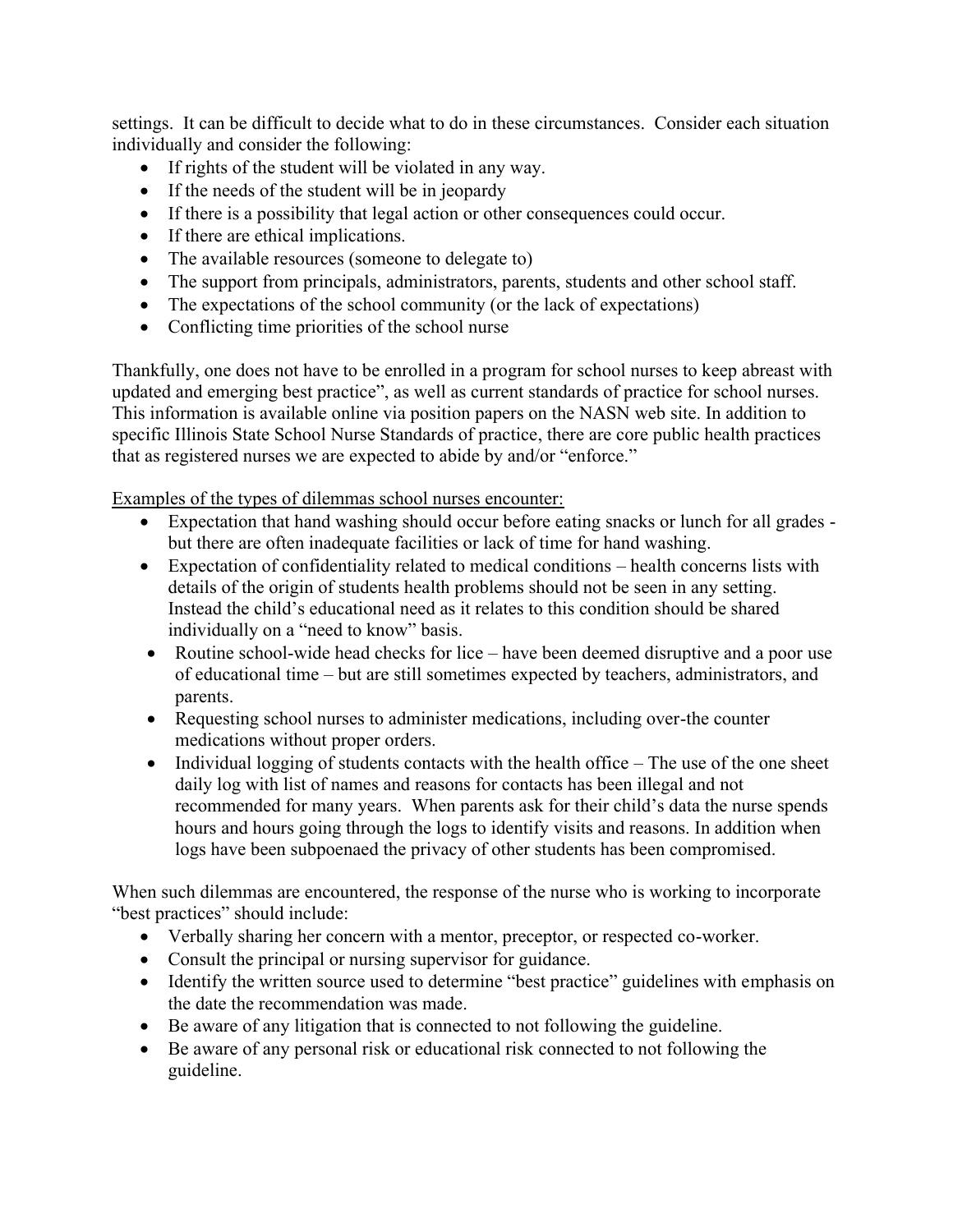- Develop a written recommendation or proposal to meet the guideline or standard and possibly offer to "pilot" the process in your setting.
	- o If all else fails put your concerns in writing state what your personal risk is according to the Nurse Practice Act, and cc this letter to your principal, student services supervisor, and superintendent. Request that this document be placed in your record for future reference should an incident occur.
	- o Share your concern with your professional organization (IASN) and union (IEA or AFT). They can provide you with suggestions or recommendations. As a school nurse, your concerns could be included in future negotiations or lobbying.

Nurse who find themselves in a potential disciplinary situation should be aware of the need for proper documentation to support the accusation, the language of the job description, and the right to have an advocate or union representative present at the meeting. Nurses may also contact ISBE, IASN and nurses in neighboring districts for support and advice.

The school nurses' ability to carefully weigh her response to gaps between school nurse theory and best practices against the events and realities of the school community is a critical determinate of her professionalism. Litigation, civil suits, and out of court settlement are a part of this reality. The recurring themes from past successful suits against school nurses include:

- Failure to keep abreast of nursing knowledge
	- Failure to document adequately
	- Failure to recognize urgent and emergency situations
	- Failure to follow school district policy
	- Failure to challenge administrative decisions that put students at risk.
	- Practicing beyond the scope of the nurse's education and credentials. (Schwab, 2001, p. 77)

If we are truly committed to serving as advocates for the school community while supporting student success, we must be deliberate in our actions to make a difference – our future as well as the future of our students literally depends on it.

## Resources:

Code of ethics for nurses with interpretive statements. (2019). Silver Spring, MD, MD: ANA, American Nurses Association.

Community Public Health Nursing Competencies [PDF]. (2018, April 13). Quad Council Coalition of Public Health Nursing Organizations. (http://www.quadcouncilphn.org/wp-content/uploads/2018/05/QCC-C-PHN-COMPETENCIES-Approved\_2018.05.04\_Final-002.pdf)

- Illinois State Board of Education. (2014). Illinois Administrative Code: PART 23-Standards for School Support Personnel Endorsements. Section 23.120 Standards for the School Nurse. (Retrieved from https://www.isbe.net/Documents/23ark.pdf)
- National Association of School Nurses (NASN) and American Nurses Association (ANA). (2017). *School nursing: Scope and standards of practice*. (3rd ed.). Silver Spring, MD.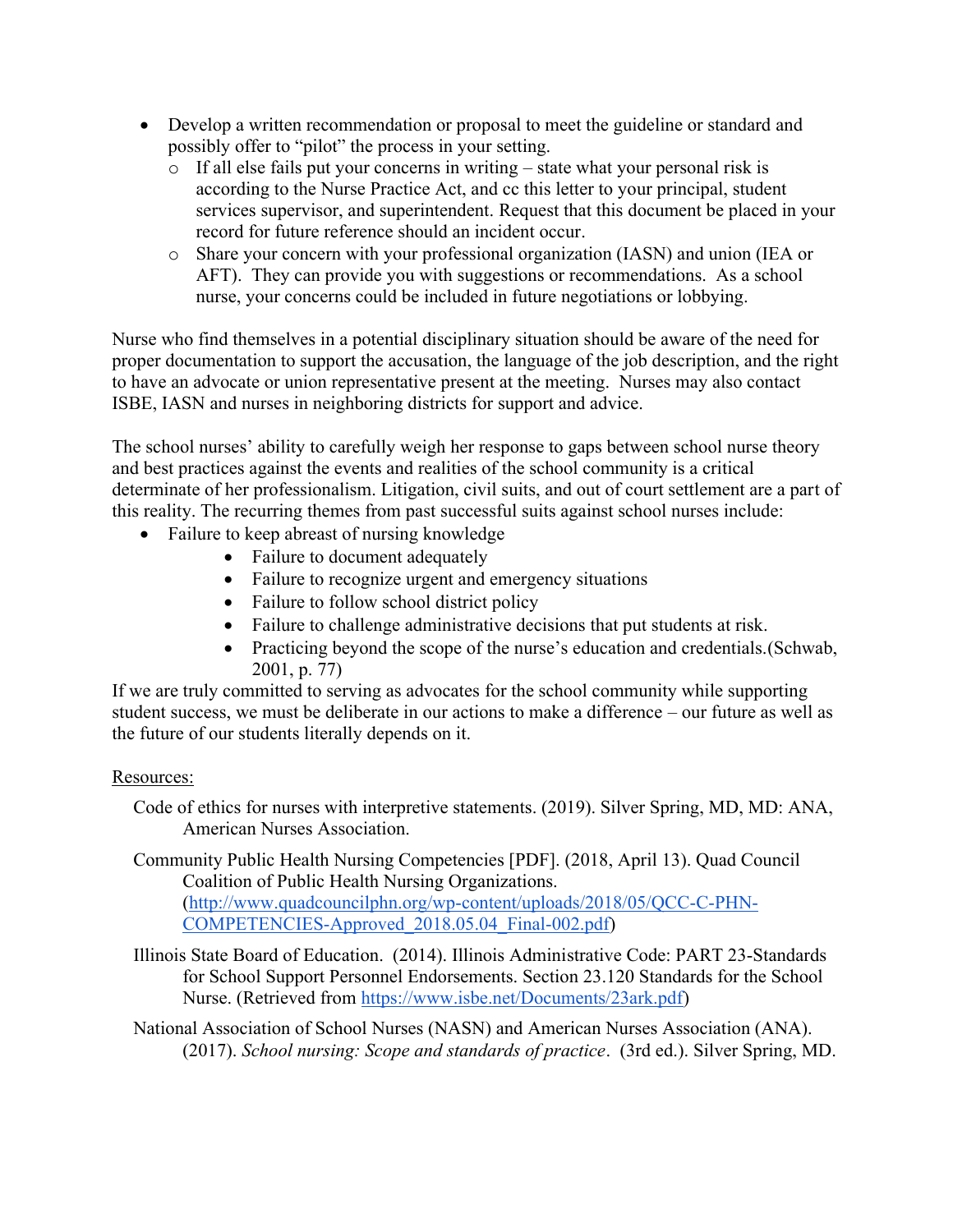- Schwab, N., Gelfman, M. H., & Tirozzi, G. N. (2005). *Legal issues in school health services: A resource for school administrators, school attorneys, school nurses*. New York: Authors Choice Press.
- Selekman, J., Shannon, R. A., & Yonkaitis, C. F. (2019). School nursing: A comprehensive text (3rd ed.). Philadelphia, PA: F. A. Davis Company.

# **THINGS TO KNOW BEFORE YOU FIND YOURSELF IN TROUBLE**

- Know what your job description states.
- Know the Nurse Practice Act and your role in the school setting: what duties/tasks can/cannot be delegated to an LPN or aide, who can legally administer medications.
- Know the Illinois School Code as it pertains to school nursing: what duties/tasks can only be performed by a Professional Educator Licensed endorsed/certified school nurse.
- Know which union you are in: Either teachers' IEA-NEA or IFT-AFT or the support staff union.
- Know what your contract states and how it covers you and your duties. Have a copy of your CURRENT contract.
- Know the chain of command in the union. Know your building representative. The first person to go to for information and help.
- Know what your "Weingarten rights" are and when to use them. When in a situation where you think you will be receiving administrative discipline have the union representative with you.
- Become a member of NASN(National Association of School Nurses) which makes you a member of IASN. These organizations are excellent resources for you as a school nurse. Use the information available on the websites.
- Be active in your professional organization to network with other school nurses and stay on top of current situations. ie, legislative bills, etc.
- Attend IASN educational offerings, State and National conferences.
- Ask questions. Be pro-active. Educate staff, administrators, parents, etc. about what being the school nurse means.
- Ask other experienced school nurses for help as needed. Should you find yourself in trouble, contact the IASN Legislative/Advocacy Coordinator and your Union Representative promptly for advice before getting deeper into trouble.

# **TIME MANAGEMENT TIPS:**

Time is every school nurse's challenge - not enough to go around and too many legitimate and diverse contenders for top billing or immediate attention! Furthermore, what works one day is sometimes not so efficient the next. The real art is finding what works most often for you. Some of us try to shape the environment by creating larger uninterrupted blocks of productive time. Ways to attempt this are:

 Set specific clinic hours for all students except injured or obviously ill, maybe one hour in the AM and one hour after lunch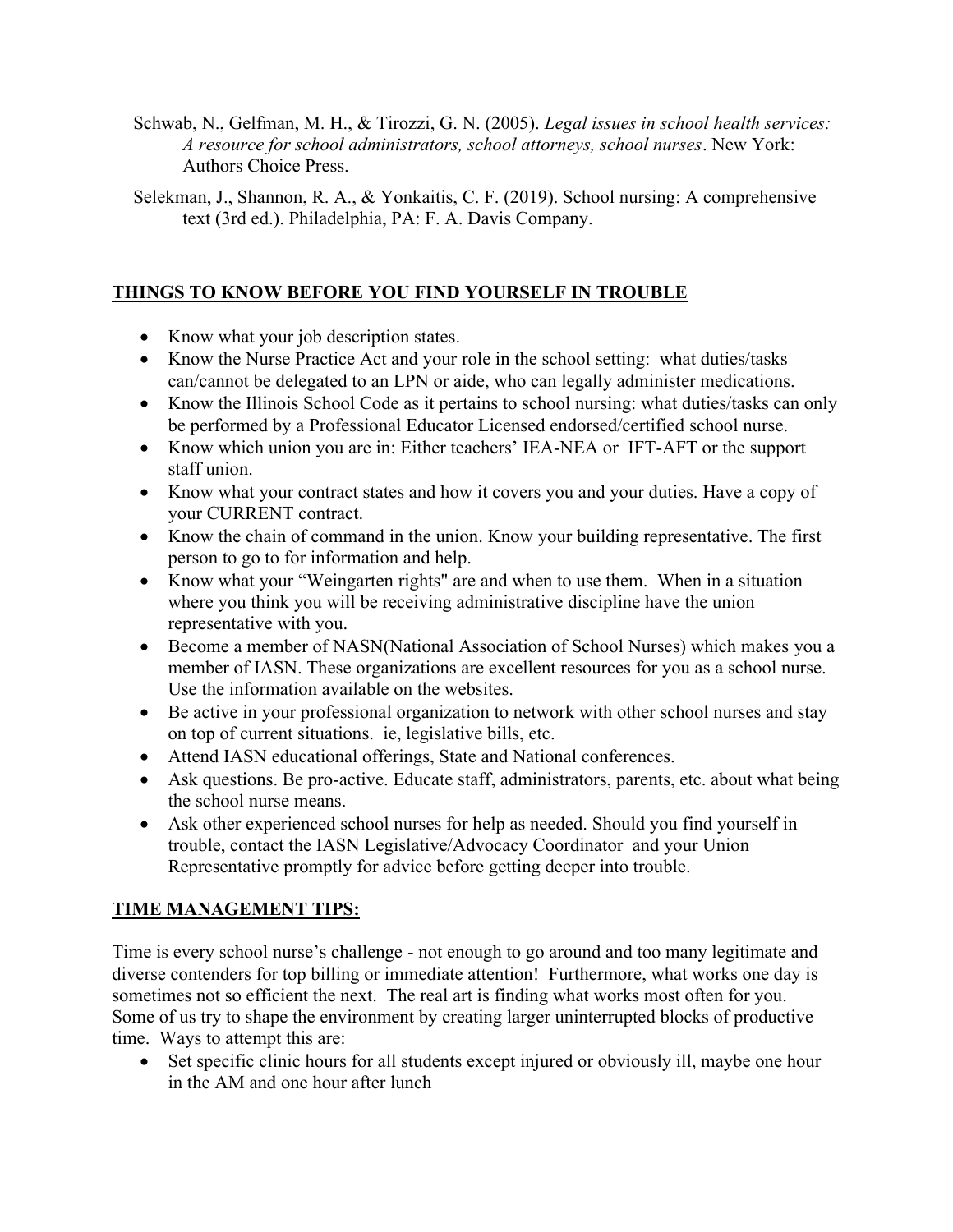- At the first faculty meeting, educate teachers and supply them with classroom first aid kits to treat minor afflictions
- Educate parents by a newsletter or flyer about when to keep children home from school for illness
- Set aside a regular hour, several times a week, behind "closed doors" or away from the clinic, if necessary, to work on health histories, make phone calls to physicians or families, complete reports, or continue to screen, chart and file.

Organize your workload:

- Use a daily planner/ appointment calendar
- Make and use "to do" lists everyday to help prioritize tasks
- Break large tasks into manageable sections and work on each section one at a time
- Pace your work
- Attack most challenging tasks during your best, most productive time.

Take care of yourself:

- Frustration, fatigue, and physical discomforts hinder work efficiency.
- Participate in wellness programs
- Learn to say no
- Take frequent breaks to stretch and relax
- Enlist help from parents and volunteers
- Delegate tasks

# **HELPFUL HINTS FROM EXPERIENCED SCHOOL NURSES**

- Take it one day at a time. Everything will get done in due time.
- Communication is the key. Share information. Keep notes. Don't be afraid to ask questions. Keep your principal informed.
- Find an experienced nurse with whom you can discuss ideas and concerns, ask questions, get clarification. School nursing can be very lonely if you don't have contacts.
- Attending area IASN meetings is a great way to develop contacts and get support, as well as valuable information.
- Know the Nurse Practice Act. Know Public Health Law. Know where to find Best Practice Standards. Let these guide your decisions.
- Schedule a meeting with your principal before school starts. Come to the meeting with a written list of your priorities for the first semester and discuss them with him/her. Find out what he/she expects from you. Arrange to update the principal regularly on what you are doing and where you need assistance.
- Meet your school's social worker and counselor. Determine how you will share information about students and families you are both working with.
- Don't let what the person before you did automatically become what you do. If her way worked, great, but it's OK if you want to try doing things differently.
- Don't try to change things too quickly or drastically. As you learn more about the school, it may make sense.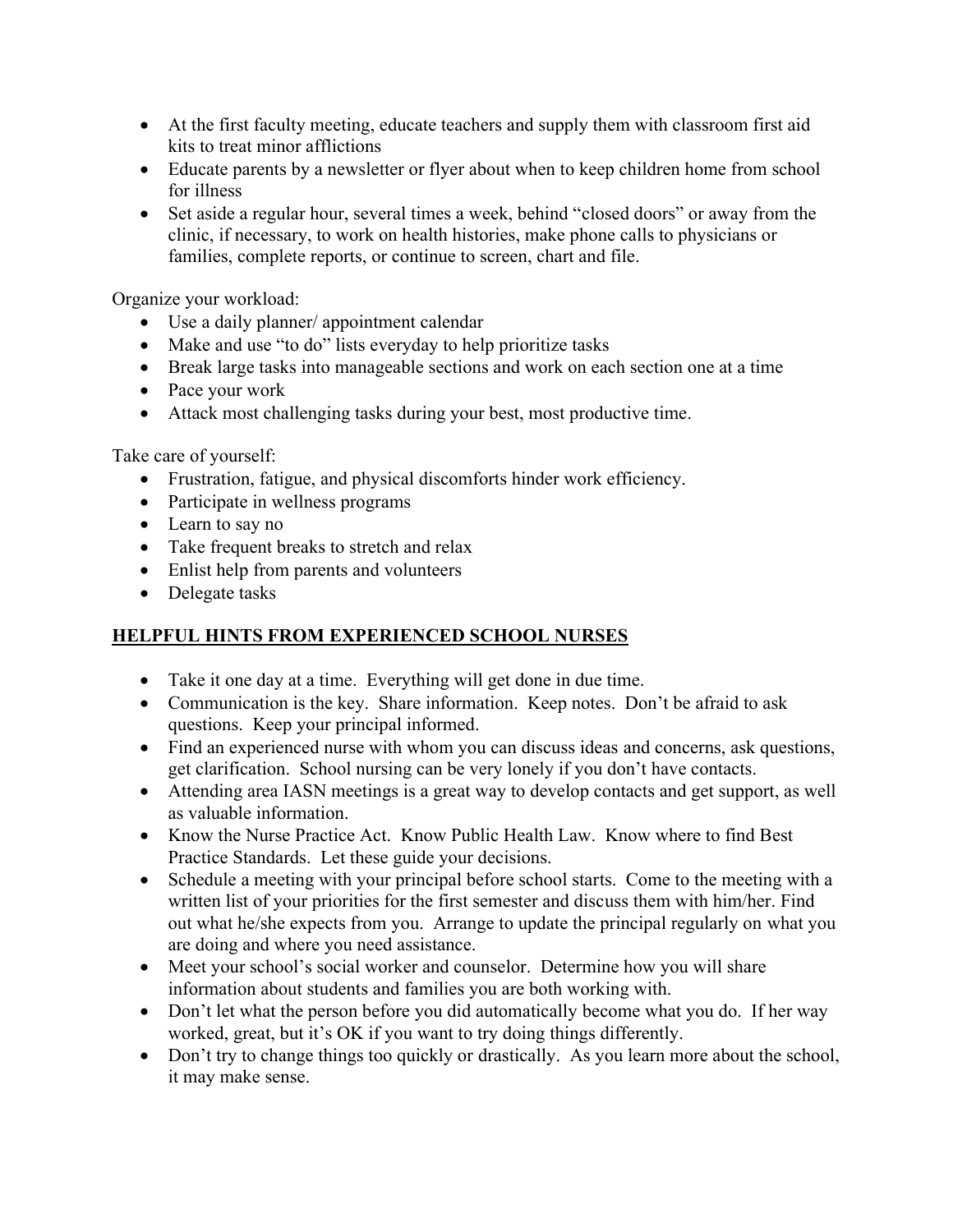- No matter how nice you are, some parents will still get upset with you when their child gets sent home. Don't take it personally. Remember that you are doing what is best for the children.
- At the beginning of the year, attend the first staff meeting to introduce yourself. Let them know your schedule, what you expect of them, and what they can expect from you.
- Take time to sit down and plan a calendar so that you know deadlines, expectations, and what will be needed at each part of the school year. If you can find someone who knows about the school and expectations for the nurse, have this person help with planning the calendar. This will help you get things done in a timely manner and prevent worrying about things before you have to.
- Get a list of students with nursing services on their IEP's. Determine the amount of time needed for these services and who will deliver them. Find out if you need to train anyone to deliver these services.
- The first priority at the beginning of the year is setting up medication and treatment schedules/procedures. Then notify staff of any significant health concerns they must know how to handle.
- Plan to spend September dealing with physicals and immunization records.
- Look over weekly, monthly, quarterly, and annual report forms so you know what data you need to collect. Set up systems for gathering this data. Other nurses in your district may already have systems for data collection that work – ask them.
- Inventory the consumable supplies in each of your offices during the first few weeks of school. When it is time to order supplies for the next year, re-inventory the supplies. You will be able to figure out how much you used during the year.
- If possible, do hearing screenings before Thanksgiving. Once the students spend time with relatives and flu season begins, there will be many congested students.
- It's OK to tell student's to wait. When you get a crowd in the office, prioritize the students and get to them as you can.
- Trust yourself. The nursing process you used in other settings works for school nursing too.
- You are not expected to know it all. Know your resources. Know where to call or go to find needed information.
- It's OK to close your office and take a lunch break you need to recharge yourself too. Make sure the office understands to call you only for serious emergencies.
- Get to know your secretaries and custodians. You will need to have a good working relationship with them.
- Cultivate a good relationship with the technology person in your building or district. They can help you access information and work smarter, not harder.
- Be an active member of the school staff. Get involved in staff social functions. You will find friends and moral support this way.
- Put in a good day's work and go home. Do not burn yourself out or set yourself up for failure. Don't be afraid to leave things for another day.
- Have a sense of humor.
- When all else fails eat chocolate. (Or step outside for a few deep, relaxing breaths of (fresh air)
- Have passion for what you do and all the important people in your life.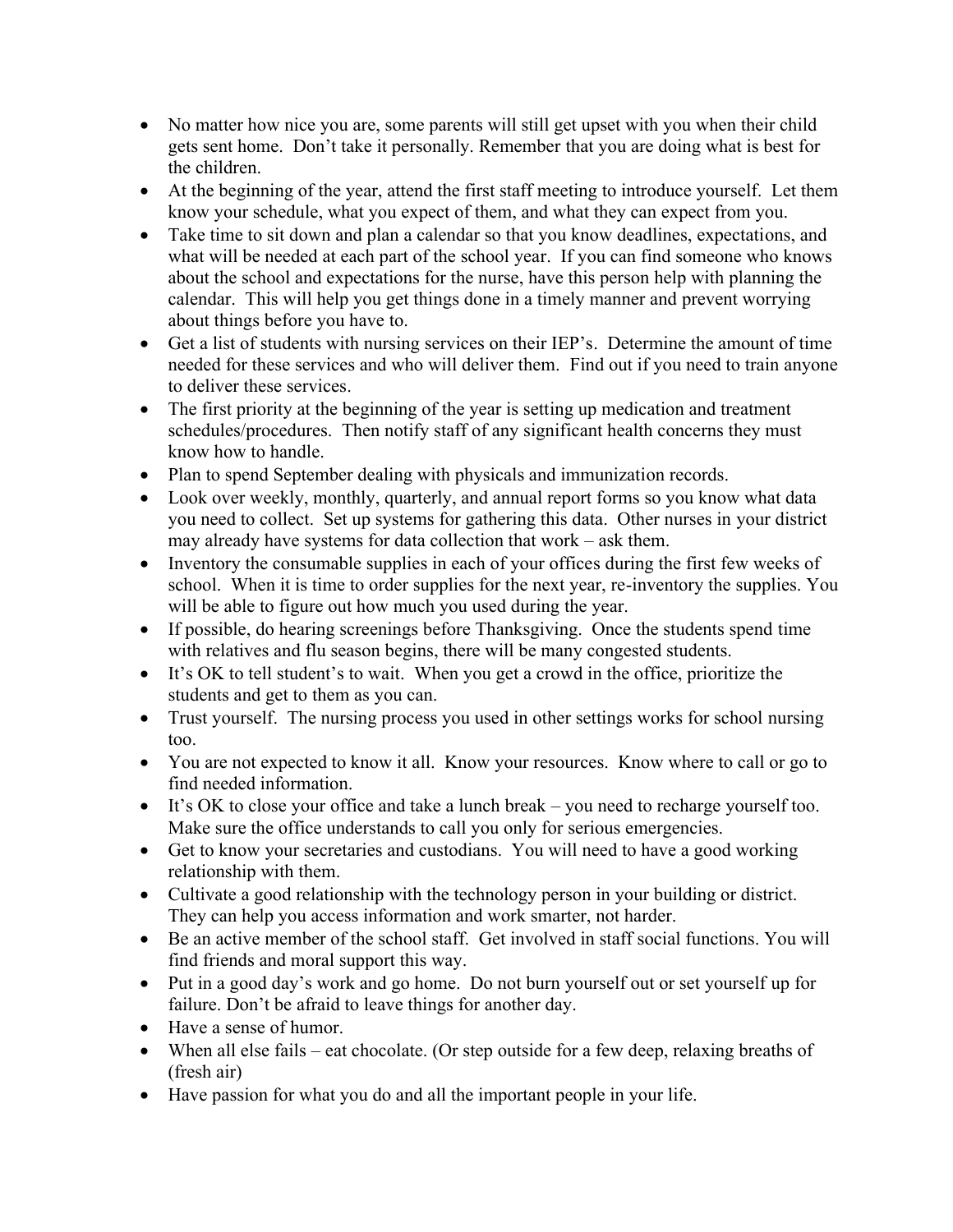You have chosen a great profession! Enjoy it.

# **For the Professional Educator Licensed/Endorsed Certified School Nurses:**

# **THE SCHOOL NURSE'S ROLE IN SPECIAL EDUCATION**

Special Education Services are an important component of public school education. When a student is having difficulty academically a referral for eligibility for special education services can be made. The certified school nurse is a member of this multi-disciplinary team that meets and helps to decide what services are available to help the student have success in the learning environment. Remember that a nurse must have a Professional Educator License/endorsed certified School Nursing or ISBE IEP Designation to legally participate in Special Education Services Team activities. Completion of the ISBE web course assists in learning this content.

The Professional Educator Licensed School Nurse's Duties as a Team Member:

- Ensure vision and hearing screenings have been completed within 6 months of the MDC/Eligibility meeting
- Consult with parents to assess current health status and obtain a health history if needed
- Interpret medical reports and terminology for the team
- Identify health problems that may create a barrier to educational progress
- Develop plans for management of health concerns in the academic environment
- **Function as the medical/health resource person on the team**
- Assist with implementing district protocols for OT/PT and ADHD referrals

## Types of Meetings:

There are several types of special education team meetings. It is important to understand the purpose of each meeting in order to be prepared for what might occur. The Professional Education Licensed School Nurse should participate in all meetings involving students with known or suspected health concerns.

- Consultation meeting: fact-finding and problem solving
- **Intake/Initial/Domain meeting: open a case study and determine which domains will be** evaluated
- **MDC/Eligibility Meeting:** 
	- Present evaluation results to establish a composite understanding of the child's problem, adverse affect in the academic setting, and unique educational needs
	- Determine a disability and eligibility for special education programs and related services
	- Determine the extent the child's needs can be met in the regular school program or in the special education programs in the least restrictive environment
- IEP Meeting:
	- Communication between parents and school personnel to jointly decide, as equal participants, the student's needs
	- Determine services which will be provided to meet identified needs and what the anticipated outcomes may be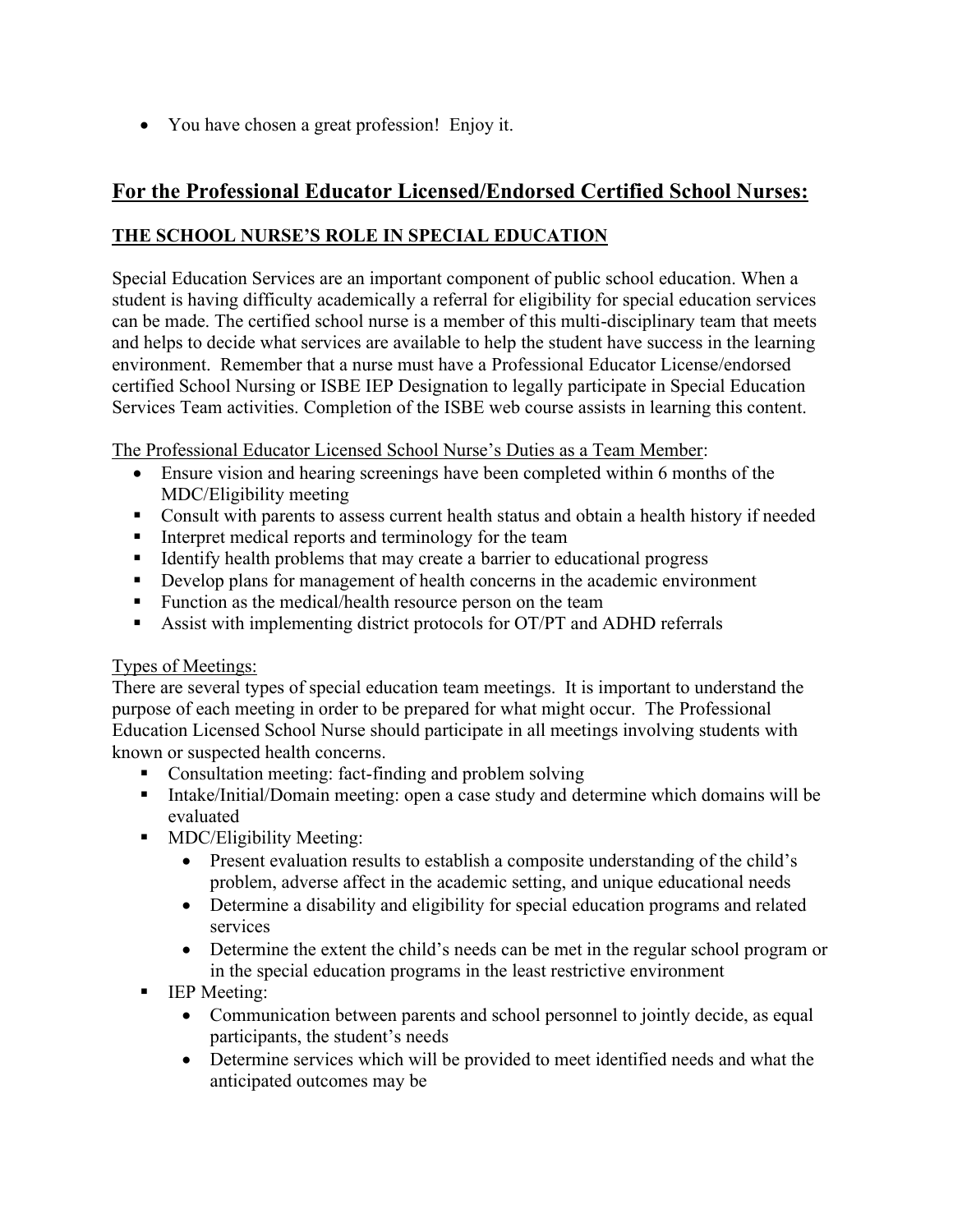- Put in writing a commitment of resources necessary to enable the student to receive needed special education and/or related services
- Establish goals and objectives for each eligible service.

General questions to ask:

- Who coordinates the special services team schedule/meetings? Ask to receive a copy of all team agendas.
- Which special education students have health concerns?
- Which students have health services listed as a related service? Obtain a copy of the goals and objectives
- Are all the appropriate medical reports in the file and current?
- Who is the case manager of the special education students?
- Ensure that a system is in place to notify the nurse when a case study is initiated that will require a health history. When possible, attend the intake meetings since the nurse should be the one determining if health impacts the student at school
- Remember you are the child's advocate. Do not be afraid to address the health needs of the child as they pertain to his/her performance and success in school

# **THE SCHOOL NURSE'S ROLE IN 504 ACCOMODATION PLANS**

These are regular education initiatives, not special education. They delineate accommodations necessary for accessing the learning environment and participating in educational activities as a result of a disability. Since most 504 Plans are written for health related disabilities, the Professional Educator Licensed endorsed/certified School Nurse should be actively involved in the development and implementation of these accommodation plans.

- Interpret medical information and terminology for the educational team
- Obtain medical documentation of health/medical disabilities
- Suggests health accommodations and/or modifications for the child's educational environment to allow the student to access the learning environment and perform at their optimal level
- Refer students for 504 Plan evaluations when appropriate
- Implement nursing services included in a 504 plan
- Collaborate with the principal or designated 504 coordinator to ensure 504 plans are reviewed and revised at appropriate intervals
- Collaborate with the principal or designated 504 coordinator to ensure 504 plans are communicated to next year's school

## **THE SCHOOL NURSE'S ROLE IN RTI (RESPONSE TO INTERVENTION)**

Response to intervention is a proactive, team approach to assisting students who are struggling in school. Multidisciplinary problem solving is utilized to design interventions to assist students with academic, behavioral, social, and health difficulties. Services are based in regular education and not automatically referred for special education. The entire building staff has stake in student success. Decisions and interventions are data driven. The success of interventions is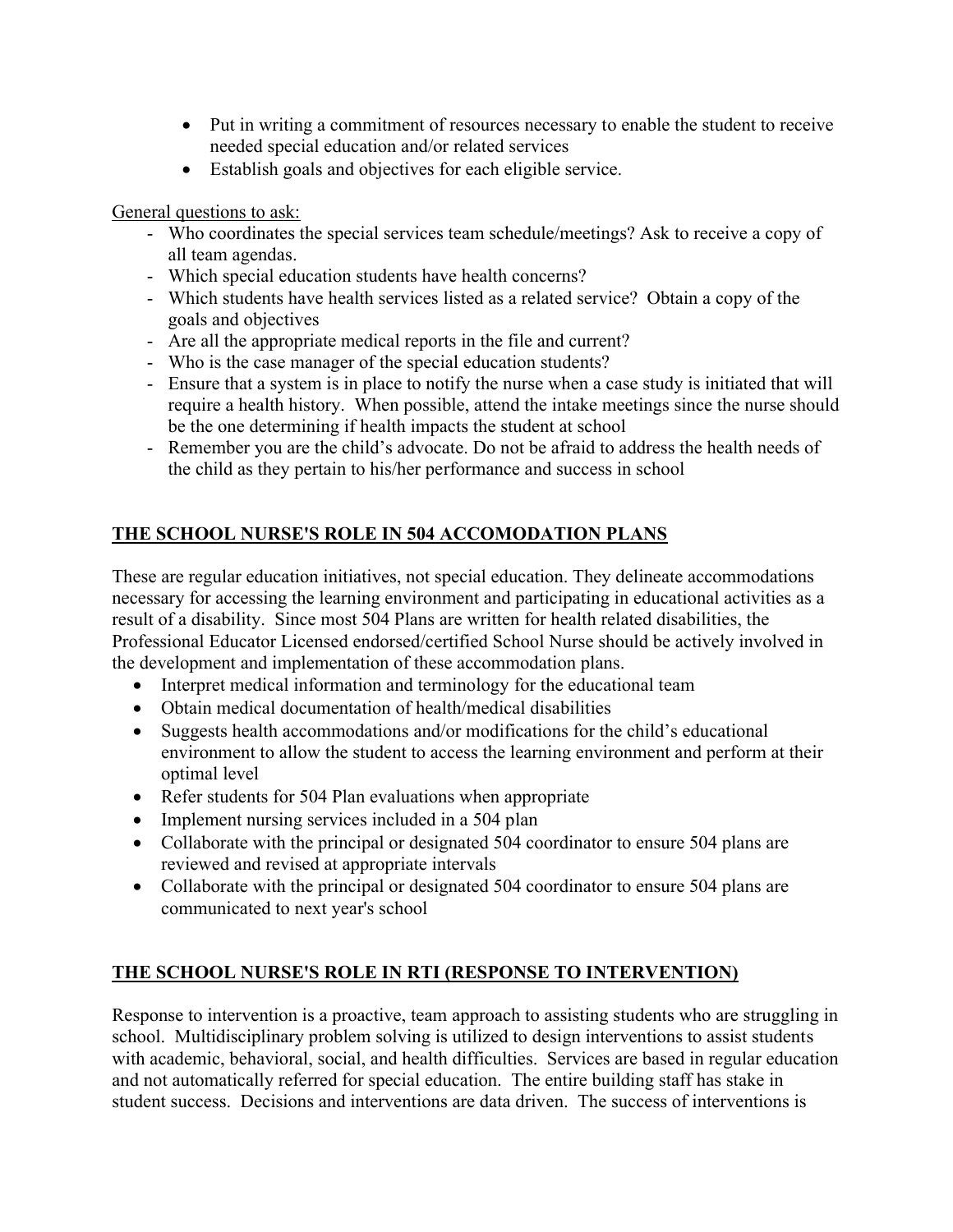evaluated frequently. The levels of service are called tiers and are similar to nursing's levels of intervention. Tier 1 would be comparable to primary care, tier 2 similar to secondary care, and tier 3 similar to tertiary care. More intensive services are added as needed to promote student achievement.

The school nurse is a member of the multidisciplinary problem solving team. She often has information students and their families that is important in planning services. The nurse can assist with interventions in numerous ways. Health education, offering a time-out spot or safe haven for a stress break, beginning or end of day welfare checks, coordinating accommodations due to health and hygiene needs, coordinating communications between school and community agencies are just a few ways the nurse can contribute to student success under RTI.

# **FOR THE RN WORKING IN THE SCHOOLS:**

Schools are exciting and challenging places for nurses to work. As the sole person with health care knowledge, the school nurse must have a broad knowledge base, be confident in her assessment abilities, and be comfortable practicing independently. The non-licensed/certified RN working in the schools serves an important role in providing necessary nursing assessment and interventions.

# **Duties:**

Nurses are involved in many types of activities. These Include:

- Managing illnesses and injuries to students and staff
- Performing medication administration and medical procedures for students
- Assessing and developing nursing care plans for students with chronic health condition
- Evaluating immunization and health exam records for compliance with State mandates
- Coordinating school based health clinics and screenings
- Instructing students and teachers on management of individual health care needs
- Coordinating communication between school, home, and health care providers Interpreting medical information for teachers and administrators
- Communicating with the local Health Department regarding Communicable Diseases
- Child abuse reporting
- Referring students, families, and staff to community based health services as needed
- Assisting administration in preventing illness and injury in the school setting

# **Differences Between An Illinois Professional Educator Licensed/Endorsed Certified School Nurse and an R.N. Working in the Schools**

The RN must recognize that her role is governed by both the Illinois Nurse Practice Act and the Illinois School Code. She/he may perform any nursing task covered under the Illinois Nurse Practice Act. She may NOT conduct tasks that require an Illinois State Board of Education(ISBE) Professional Educator License endorsed/certified in school nursing. In general, a PEL-CSN is required to conduct activities related to special education, and teaching classroom health education.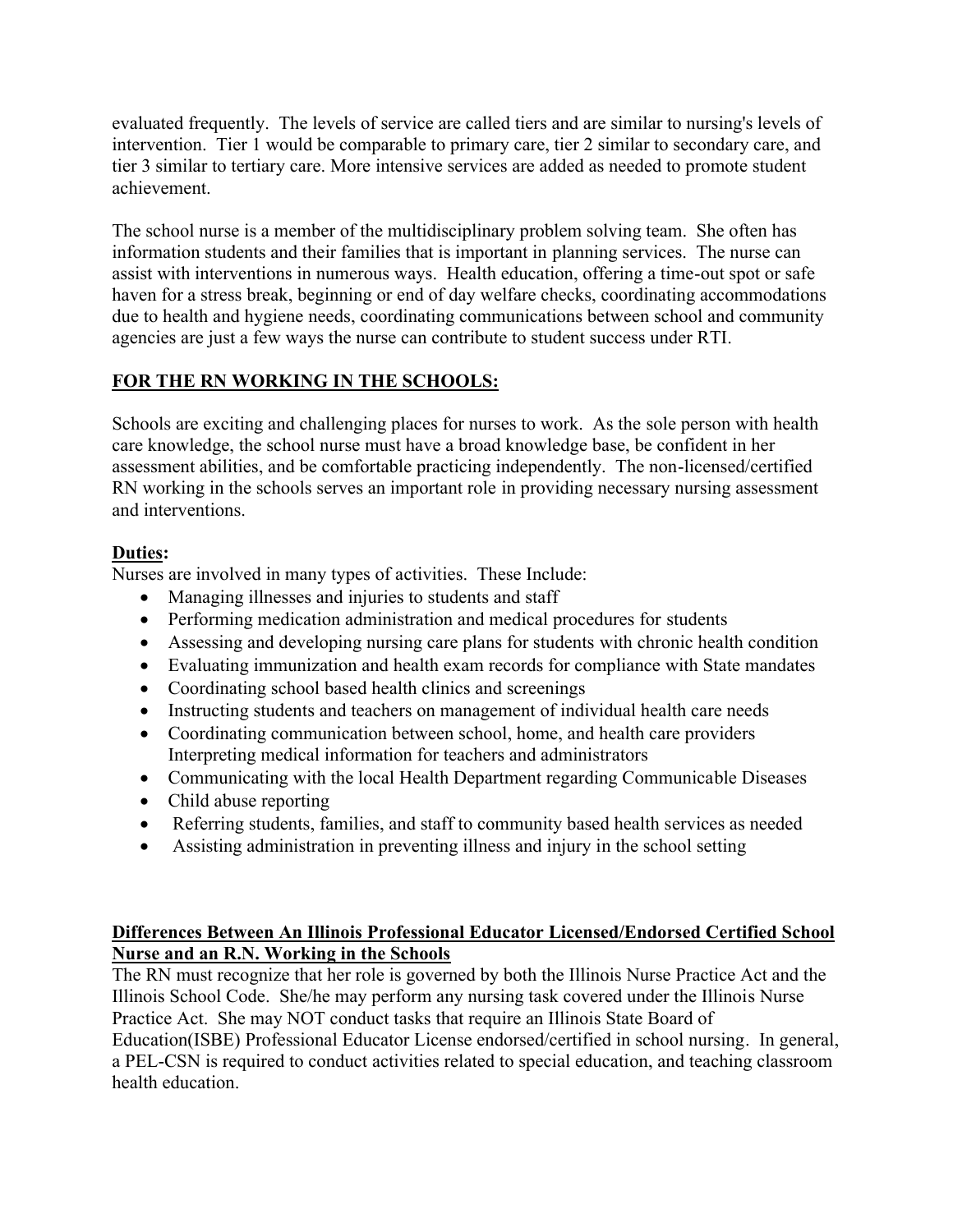In the absence of a Professional Educator License/endorsed certified School Nurse, it is legal for the RN to conduct a health history, interpret the health history and identify health needs at school to the special education team. She/he may implement health care required as part of an individualized special education plan (I.E.P.) or 504 Plan and provide feedback on the outcomes of the care.

R.N.'s are expected to provide individual health teaching and counseling in the school setting, as they would in any other setting. If trained, they may conduct small group sessions for individuals with specific health concerns such as asthma. To teach health classes in the classrooms requires certification, since only individuals with ISBE PEL-CSN may be in charge of a classroom.

# **Avoiding Legal Problems**

To avoid legal problems, it is recommended that all R.N.'s working in the school setting review pertinent sections of the Illinois School Code and ISBE Standards for the School Nurse. (Illinois State Board of Education) Learn more at http://www.isbe.state.il.us/ Regulations Governing School Nursing Practice:

In addition to State Nurse Practice Acts and State School Codes, the following Federal Regulations impact school nursing practice.

- HIPAA (Health Insurance Portability and Accountability Act) is a federal law that protects the privacy of an individual's health information. Learn more at http://www.hhs.gov/ocr/privacy/hipaa/understanding/summary/index.html
- FERPA (Family Educational Rights and Privacy Act) is a federal law that protects the privacy of all student educational records, including health records. Learn more at http://www2.ed.gov/policy/gen/guid/fpco/ferpa/index.html
- IDEA (Individuals with Disabilities Education Act) is a federal law that requires public school districts to provide education to children with disabilities. Learn more at http://idea.ed.gov/
- ADA (American Disabilities Act) protects all Americans from discrimination based on disability. Learn more at http://www.ilru.org/dlrp/html/publications/schools/general/guidcont.html

# **Helpful Resources Available To Assist R.N.'s In Learning About School Nursing Duties:**

- Illinois Association of School Nurses. (2020, June 08). Illinois Association of School Nurses (IASN): Serving IL School Nurses. Retrieved from https://www.iasn.o. rg/
- Illinois Department of Child and Family Services. (n.d.). Reporting Child Abuse and Neglect. Retrieved from https://www2.illinois.gov/dcfs/safekids/reporting/Pages/index.aspx
- Illinois Department of Public Health. (n.d.). Infectious Disease Reporting. Retrieved from https://www.dph.illinois.gov/topics-services/diseases-and-conditions/infectiousdiseases/infectious-disease-reporting